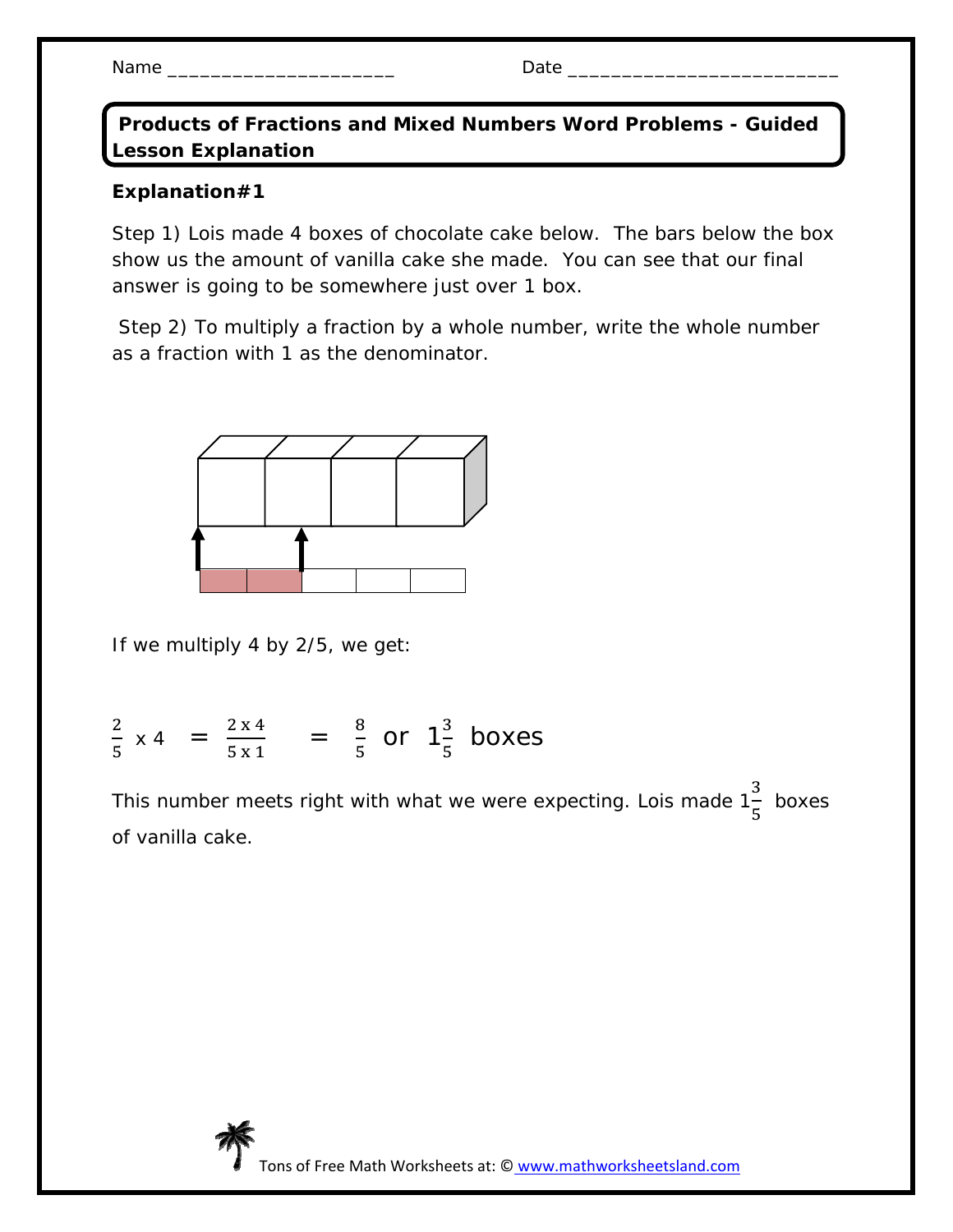| Name |  |
|------|--|
|------|--|

## **Explanation#2**

Step 1) Adam made the 6 mugs of tea. The bars below the mugs show us the amount of coffee she made. You can see that our final answer is going to be somewhere around 4 mugs.

 Step 2) To multiply a fraction by a whole number, write the whole number as a fraction with 1 as the denominator.



If we multiply 6 by 4/7, we get:

## ସ  $\frac{4}{7}$  x 6 =  $\frac{4 \times 6}{7 \times 1}$  $\frac{4 \times 6}{7 \times 1}$  =  $\frac{24}{7}$  or about 4 mugs

This number meets right with what we were expecting. Adam made about 4 mugs of coffee.